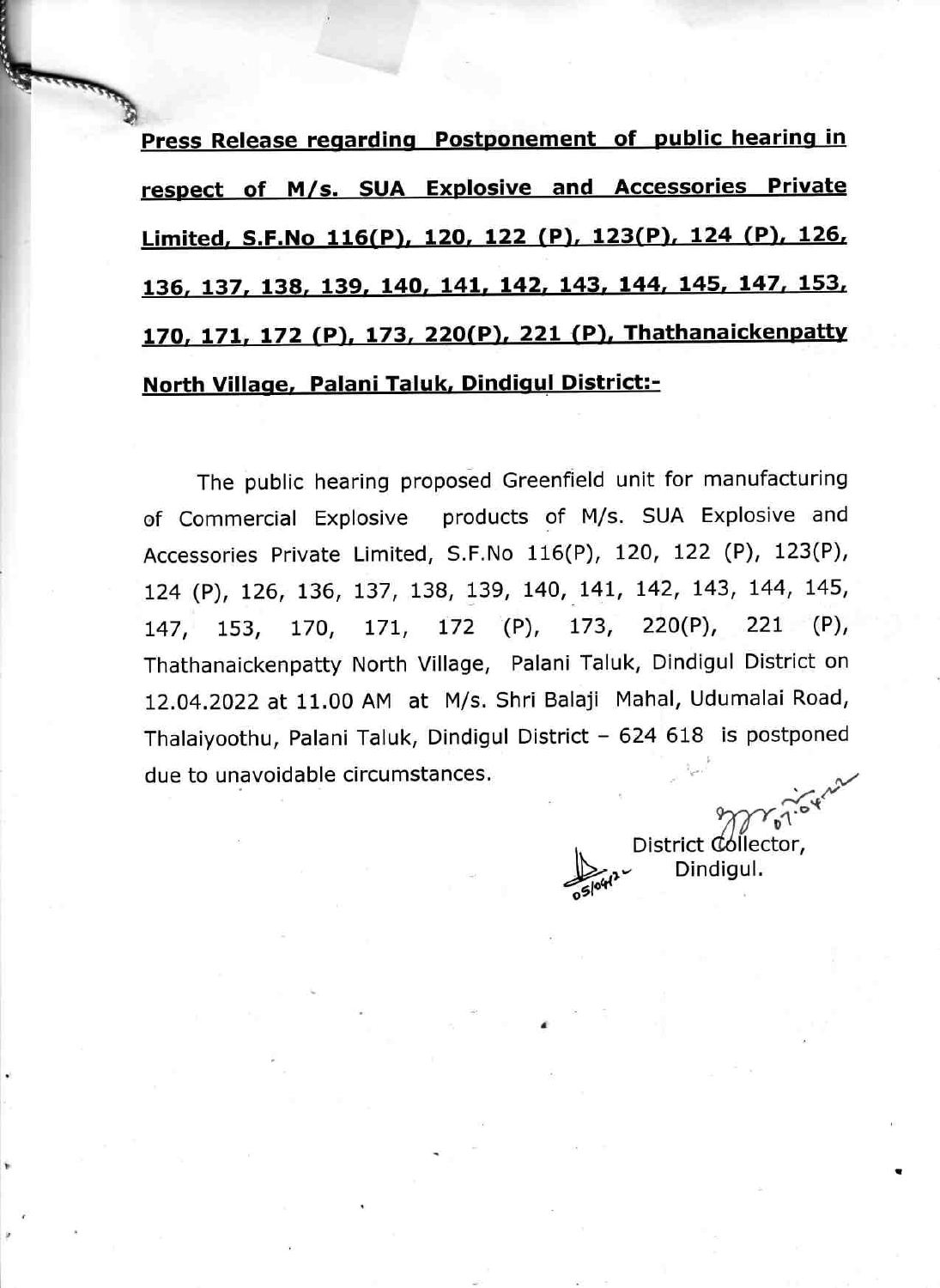திண்டுக்கல் மாவட்டம், பழனி வட்டம், தாதநாயக்கன்பட்டி வடக்கு கிராமத்தில் & அசெஸ்சரிஸ் பிரைவேட் லிமிடெட் தி/ள். சுவா எக்ஸ்ப்ளோசிவ் நிறுவனம் அமைவதற்கான பொதுமக்கள் கேட்டுணரும் கூட்டத்தை ஒத்திவைத்தல் தொடா்பான பத்திரிக்கைச் செய்தி:-

திண்டுக்கல் மாவட்டம், பழனி மேற்கு வட்டம், தாதநாயக்கன்பட்டி வடக்கு கிராமத்தில் தி/ள். சுவா எக்ஸ்ப்ளோசிவ் & அசெஸ்சரிஸ் பிரைவேட் லிமிடெட் என்ற அனுமதி பெறுவது கொடர்பாக சுற்றுச்சூழல் அமைவகற்கான நிறுவனம் ஆட்சித்தலைவர் பொதுமக்களின் கருத்தினை அவர்கள் கேட்டறிய மாவட்ட தலைமையில் 12.04.2022 அன்று முற்பகல் 11.00 மணியளவில் தி/ள். ஸ்ரீ பாலாஜி மஹால், உடுமலை ரோடு, தாழையூத்து, பழனி வட்டம், திண்டுக்கல் மாவட்டம் - 624 நடைபெறவிருந்த பொதுமக்கள் கேட்டுணரும் கூட்டம் தவிா்க்கமுடியாத 618-ல் காரணங்களால் ஒத்தி வைக்கப்பட்டுள்ளது.

மாவட்ட ஆட்சித்தலைவர், திண்டுக்கல்.